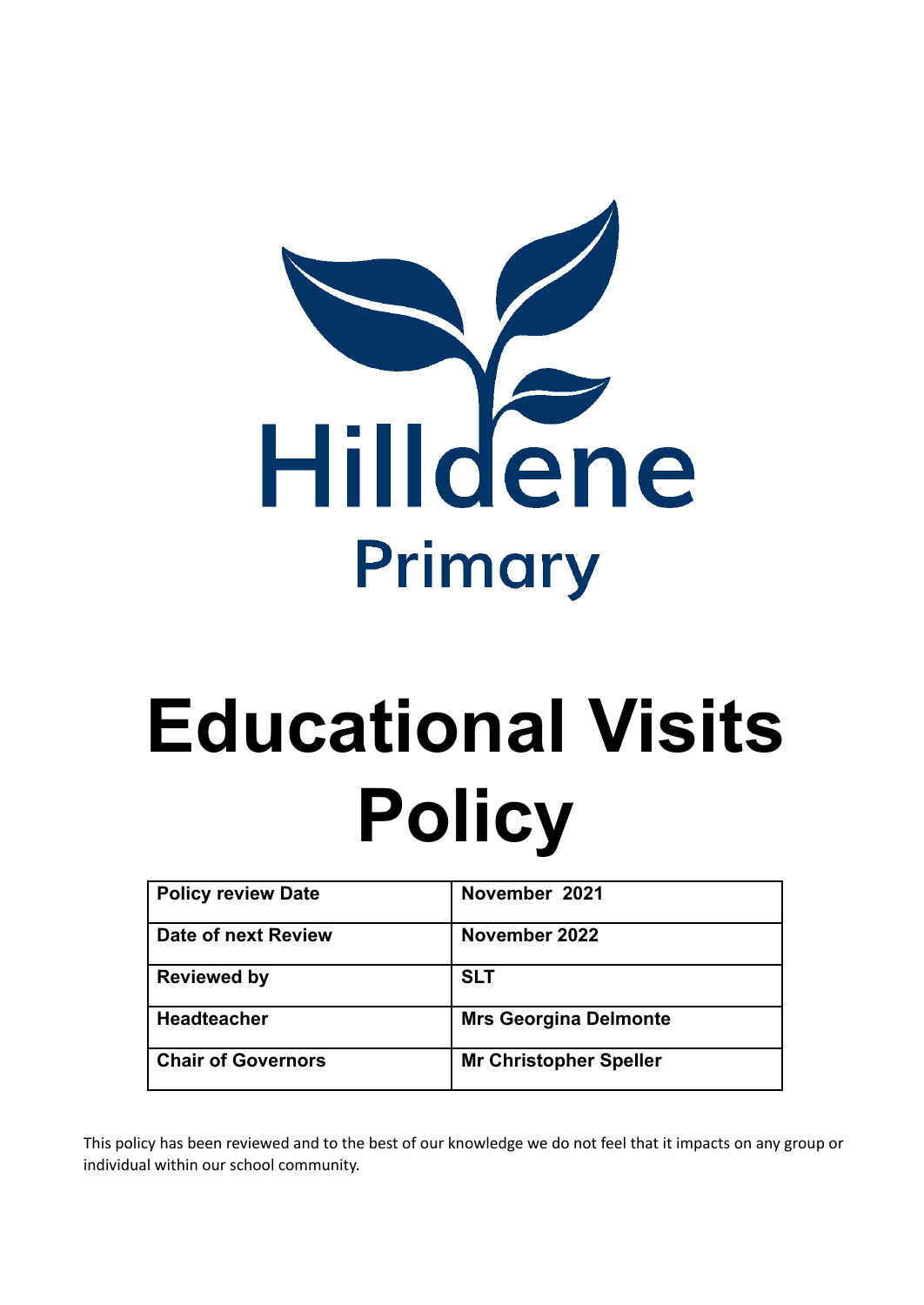

At Hilldene Primary School we acknowledge the great value of Educational Visits in broadening and enhancing both the learning and social experience of pupils.

Under statutory guidance which came into effect on 1<sup>st</sup> March 2004, all schools are required to have a named Educational Visits Co-ordinator (EVC), who will ensure that the planning and supervision of all visits and adventurous activities meet the DfES Requirements and LA guidelines. Our school's EVC is a member of the Senior Leadership Team, normally the Deputy Head teacher.

The role of the EVC is detailed in Section 2 of the publication 'London Borough of Havering, Educational Visits Policy and Guidance. This has been compiled by the LA's Educational Visits Adviser.

All Visit Leaders are required to read the booklet in conjunction with this policy. All forms referred to in this policy are available from the EVC, or may be photocopied from the booklet.

#### **Approval for Visits**

All matters regarding each visit outside school – feasibility, planning, safety, organisation etc – require the prior approval of the EVC.

Approval of 'normal' day visits is at the discretion of the EVC. However; visits that are either:

- overseas
- residential or
- involving an adventurous activity (as defined in Section 25 of the booklet)

require the additional approval of the LA (Form EV2 online through EVOLVE). The governing body will also need to be informed about these visits prior to a commitment being made.

If an external provider or tour operator is being used, they must complete the detailed Form EV4 at the time of the provisional booking. The procedures to be followed in this case are outlined in Section 27 of the booklet.

#### **Competence to Lead**

A 'competence to lead' risk assessment must be undertaken, in relation to the member of staff proposing to take responsibility as leader, before approval for an educational visit is given. For the majority of visits this will be assessed by the EVC. In assessing competence to lead, the EVC will take account of the factors stated in Section 6.2 of the booklet. In the case of the leading (ie instructing) of adventurous activities the assessment is undertaken by the LA Adviser by means of Form EV3, using the procedures and criteria in Section 26 of the booklet.

#### **Reasons for Visits**

It is essential that all visits have sound and clearly stated educational aims. Visits 'for the sake of it' will not receive approval.

#### **Assessment of Risk**

'Risk assessment' is a careful examination of what could cause harm to pupils, staff or others, together with an identification of the control measures necessary in order to reduce risks to a level which, in the professional judgement of the assessor, is deemed to be acceptable (ie. low).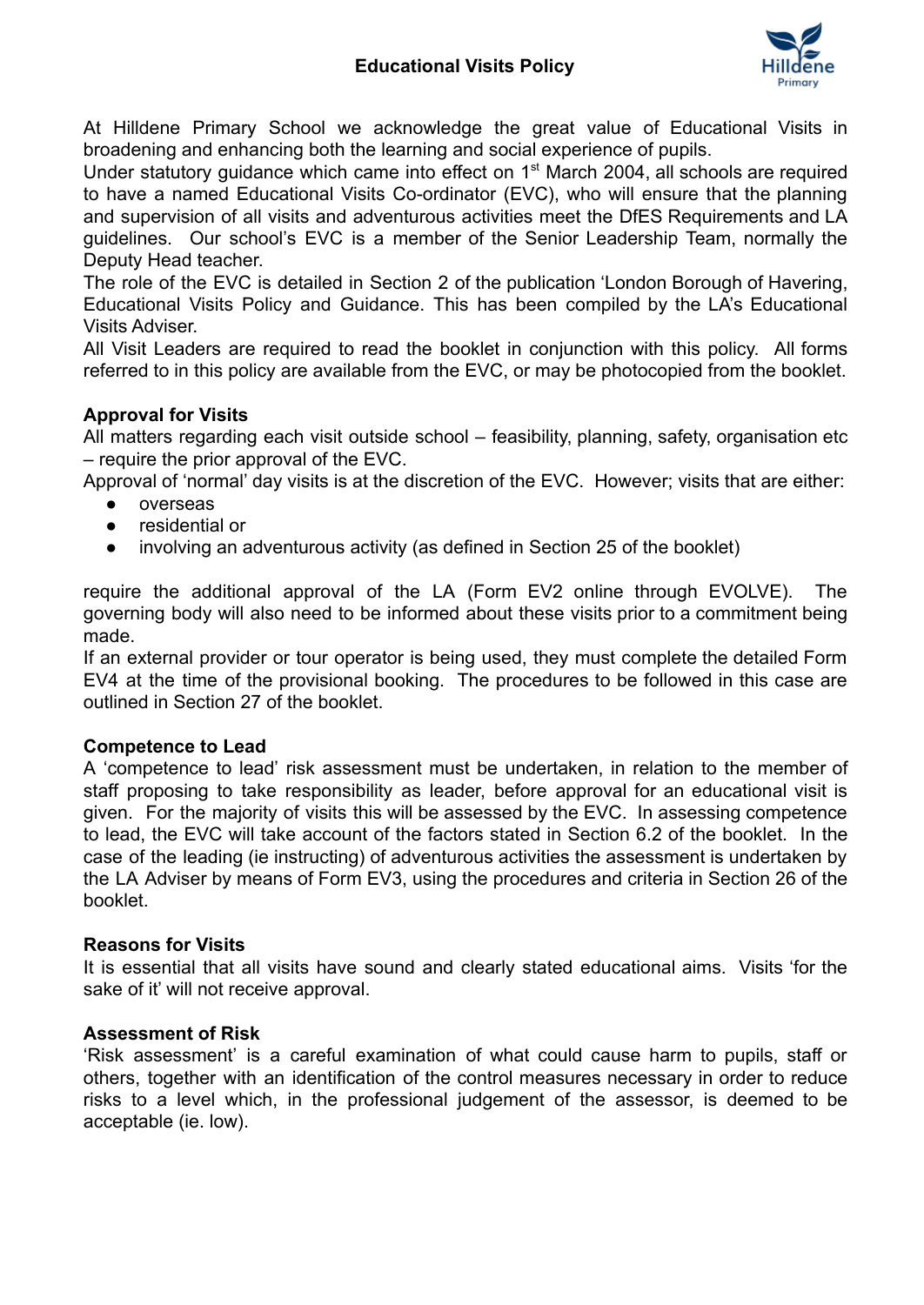

In considering risk, there are 3 levels of which visit leaders should be mindful:

- Generic Risks normal risks attached to any activity out of school. These will be covered by careful completion of the 'Educational Visits Checklist'.
- Event Specific Risk any significant hazard or risk relating to the specific activity and outside the scope of item 1 above. These should be recorded on Form EV5.
- Ongoing Risk the monitoring of risks throughout the actual visit as circumstances change.

Further detail on risk assessment will be found in Section 7 of the booklet.

#### **Plan B**

Despite the most detailed and thorough pre-visit planning, things can go wrong on the day, eg a parent helper is unavailable, member of staff is ill, transport fails to arrive, museum have lost booking, etc. To avoid having to make important decisions under pressure, it is important that some advanced thinking is done to cater for any foreseeable eventuality. This takes the form of **Plan B**.

#### **Staffing Ratios**

A professional judgement must be made by the Visit Leader, Headteacher and Deputy as to the appropriate ratio for each visit.

This will be determined by:

- type, duration and level of activity
- needs of individuals within the group (SEN)
- experience and competence of staff and accompanying adults
- nature of the venue
- weather conditions at the time of year
- nature of transport involved

#### **Supervision**

Pupils must be supervised throughout all visits. However, there are circumstances when they might be unaccompanied by an adult (remote supervision). The decision to allow remote supervision should be based on risk assessment and must take into account factors such as:

- prior experience of pupils
- age of pupils
- responsibility of pupils
- competence/experience of staff
- environment/venue

#### **Role of Supervising Parents**

Supervising parents must be fully briefed on the programme, venue, activities, supervision arrangements and their responsibilities. They must also be given a written list of the pupils in their immediate care, and be shown the completed Form EV5.

#### **First Aid**

The level of first aid provision should be based on risk assessment. On all visits there should be a member of staff who has a good working knowledge of first aid. An adult with a valid Paediatric First Aid certificate must accompany the trip **(EYFS only\*)**

The Appointed Person First Aid Certificate is the minimum requirement for residential visits.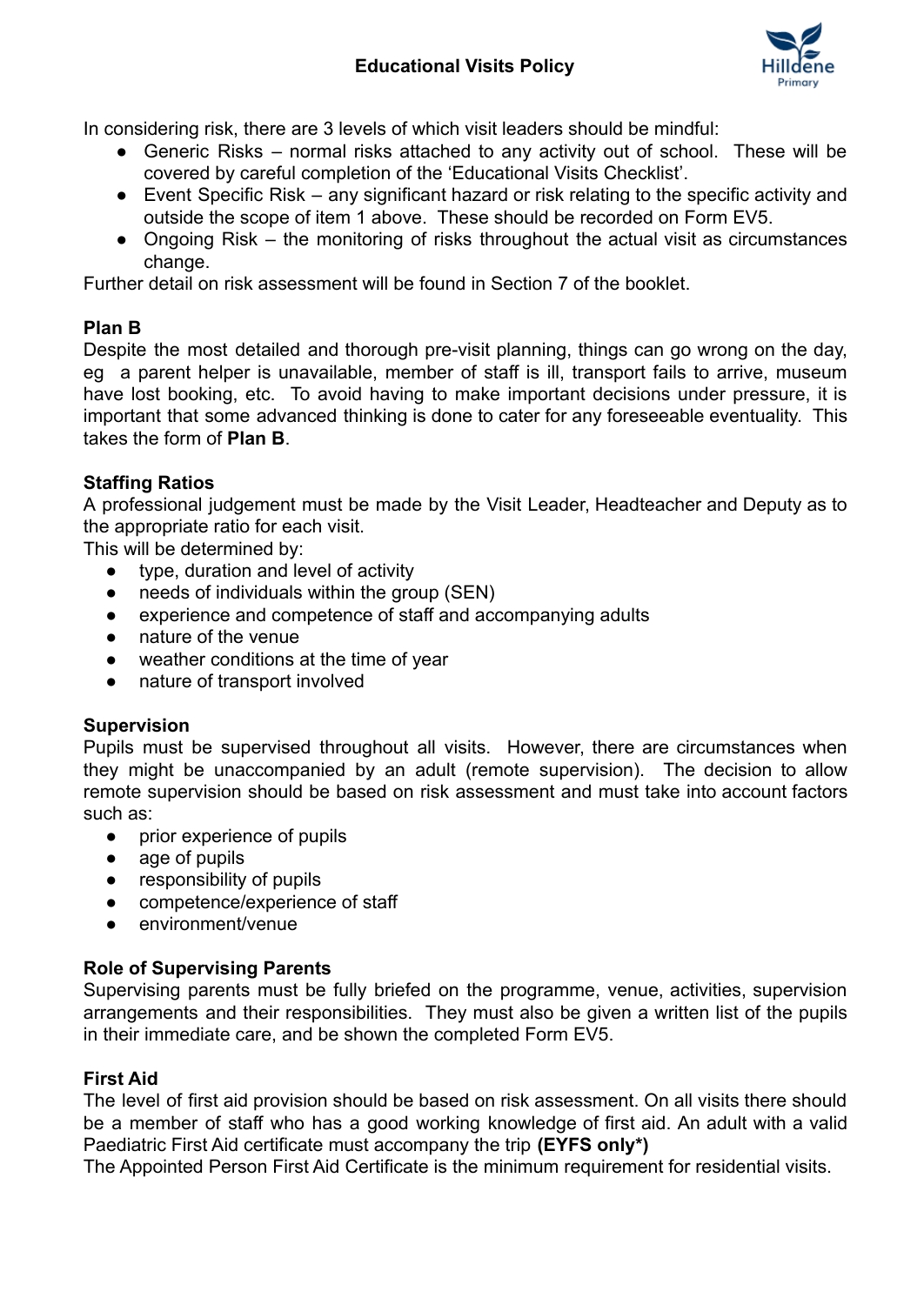

First aid kits are available from the school office; if the visit involves the party splitting up by any distance, a kit should be taken for each group.

#### **Transport**

Travel arrangements should be included in the risk assessment. If public transport is to be used, all pupils and supervisors must be fully briefed as to procedures on platforms, at bus stops, on busy streets etc.

If travel is by coach or minibus, all pupils must wear a seat belt. Staff must ensure that pupils comply with this rule; pupils may also be asked to check the seat belt of their neighbour. If a minibus is being borrowed or hired, the driver must have passed the LBH test for the driving of council vehicles or the equivalent Community Transport test.

If any pupils are to travel by car, the driver must complete Form EV6. This is also relevant to sports fixtures, and applies to both staff and parents' cars. A new form must be completed every academic year.

Alternative routes should be prepared by the Trip Leader in the case or diversion or an emergency.

#### **Water 'Margin' Activities**

Where pupils might participate in learning activities near or in water, such as a walk along a riverbank or seashore, collecting samples in ponds or streams, or paddling or walking in gentle, shallow water, then the guidance contained in DfE 'Group Safety at Water Margins' is relevant. All staff, including parents, should be provided with a copy of this guidance prior to the visit.

#### **Educational Visits Checklist/ Flow Chart Checklist for Educational Visits**

This checklist is an essential part of the risk management process and is applicable for all visits. It may be photocopied from the booklet. Hilldene have a Flowchart Checklist which should also be used to check against.

#### **Seeking Parental Consent**

Parents should be made fully aware of any likely risks of the visit and their management, so they may consent or refuse on a fully informed basis (known as 'Acknowledgement of Risk'). The letter to parents should therefore give full detail of the visit, the reason for the visit (educational aims), supervision arrangements and the transport arrangements. Ensure that the details of other incidental activities is included, together with Plan B if appropriate. The letter should also state the cost of the visit per child.

The reply slip should read:-

"I give permission for my child entirely to take part in ..... I have read and understand the information about the visit. I enclose my voluntary contribution."

In the case of sports fixtures, the reply slip should read:-

"My child  $\blacksquare$  is able to play in the ……. match (at ……..) on ……... I have read and understand the information in the letter, and give permission for my child to take part."

#### **After the Visit**

It is important that after each visit a proper debrief takes place. This should take place within a week of the visit date, and should involve the Visit Leader, accompanying staff and, if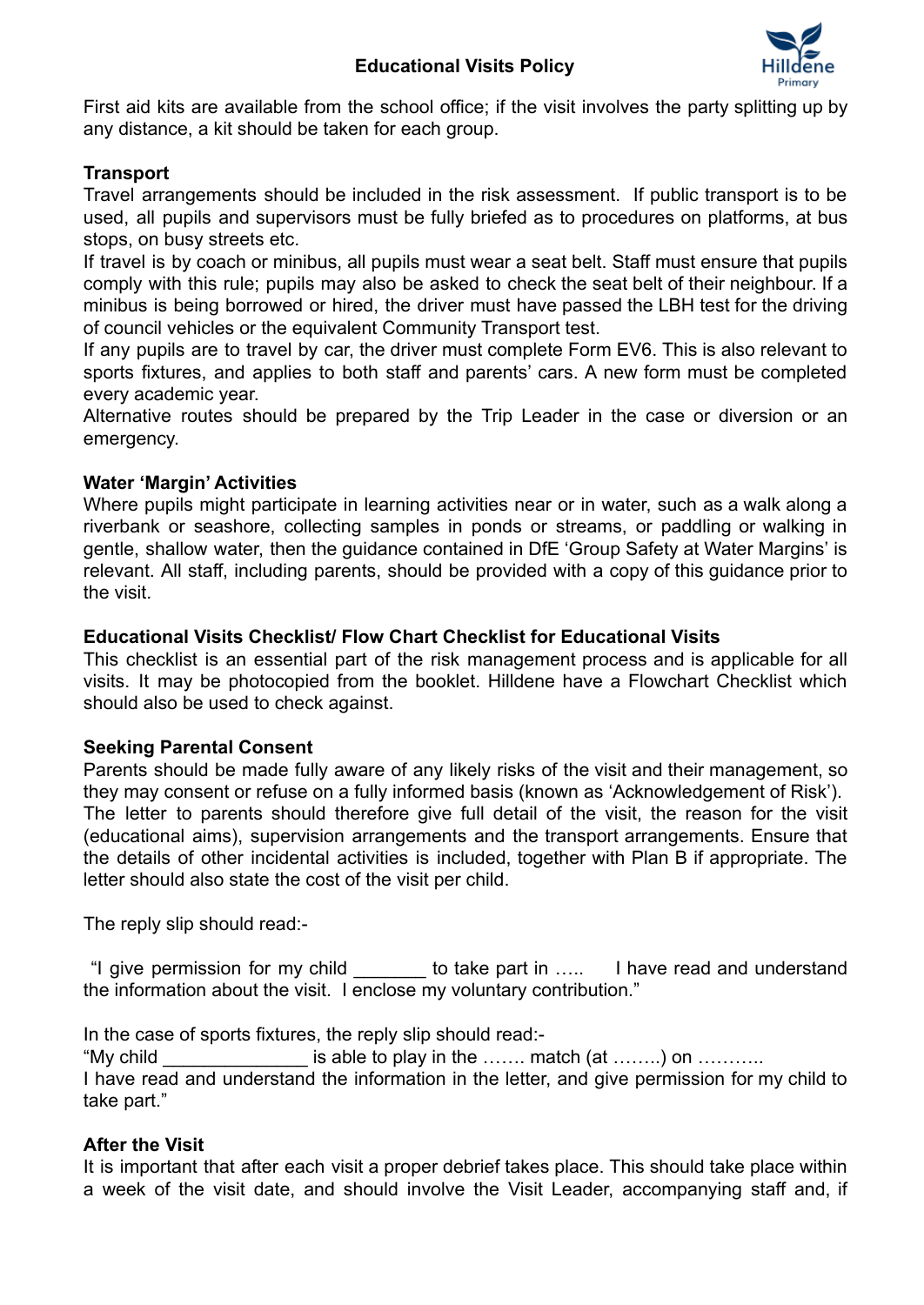#### **Educational Visits Policy**



appropriate, the supervising parents. The purpose of the debrief is to identify what went well and what could have been done better, in order to inform future planning.

# **Flow Chart Checklist for Educational Visits**

*Trip Leader to work through the checklist and tick off once all have been covered. EVC to sign the trip off on the day.*

Trip: Trip leader signature: Date: Date: Date: EVC signature: Date: Date:

## *Preparation for the trip*

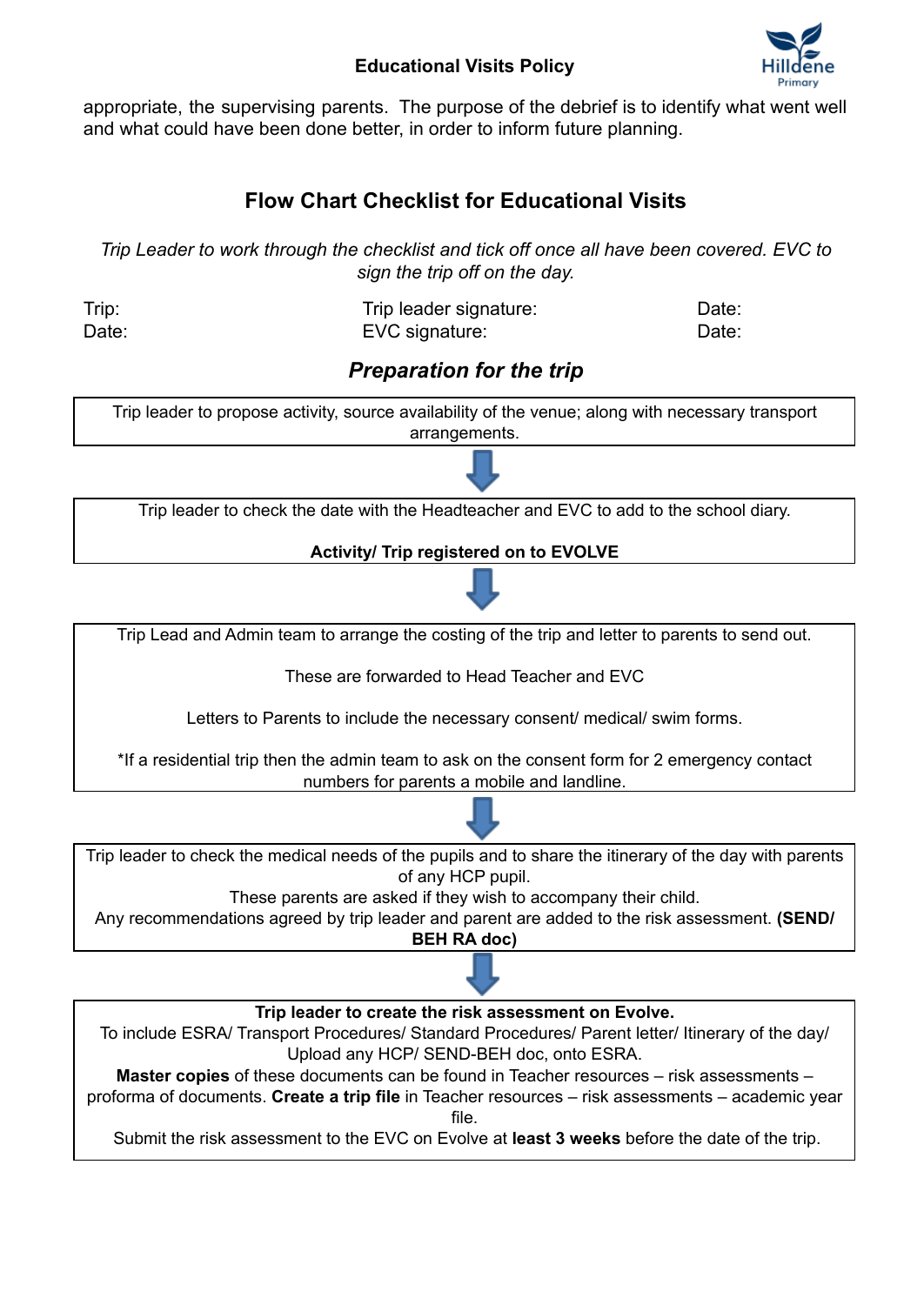#### **Educational Visits Policy**



**EVC to check the risk assessment.**

Risk assessment will be returned to the trip leader if amendments are necessary. Otherwise the risk assessment will be passed onto the Headteacher to authorise the trip.

# *2 weeks to go*

Trip leader to check with the admin team that all consent forms have been received. Admin to chase up any that haven't been received.

Teachers create the pupil groups\* using the school proforma with the designated adult leaders. Adult contact phone numbers and medical needs are noted on the group lists. First Aid: An adult with a valid Paediatric First Aid certificate must accompany the trip **(EYFS only\*) Any pupils on HCP/ SEND-BEH** need to be in a group with a member of first aid staff **not** parent helpers. (\*TEAM LEAD/ staff liaise with SLT) **Designated Refuge Place** (normally a hotel or somewhere with a landline) is stated on the list.

(Print out of directions from Google Maps and have alternative routes/transport links)

Trip leader create a pack of information for Leader and group leader. See list of what should be included in Appendix 1. **(Seen by EVC)**

**TEAM LEADERS meeting**: Information pack is then shared with group leaders.

### *1 week to go*

Trip leader to carry out a trip meeting the day before the trip.

**Meeting 1:** TEAM & GROUP LEADERS. Packs are discussed and amended if necessary.

**Meeting 2:** TEAM/ GROUP LEADER & PUPILS. Packs are discussed and amended if necessary.

Trip leader to obtain all SLT phone numbers to contact in an emergency.



Trip leader and Group Leader packs are complete.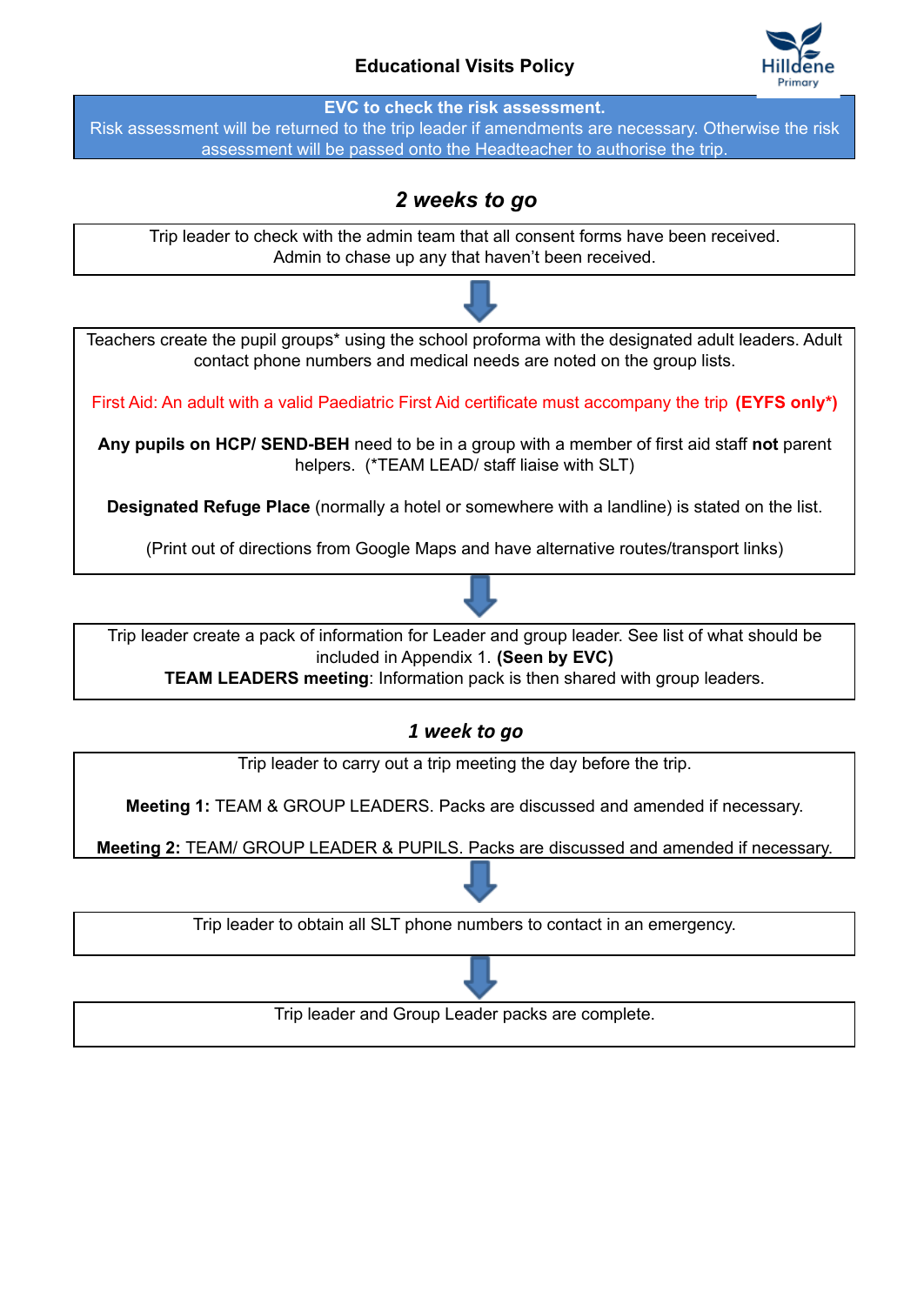

# *Day of the trip*